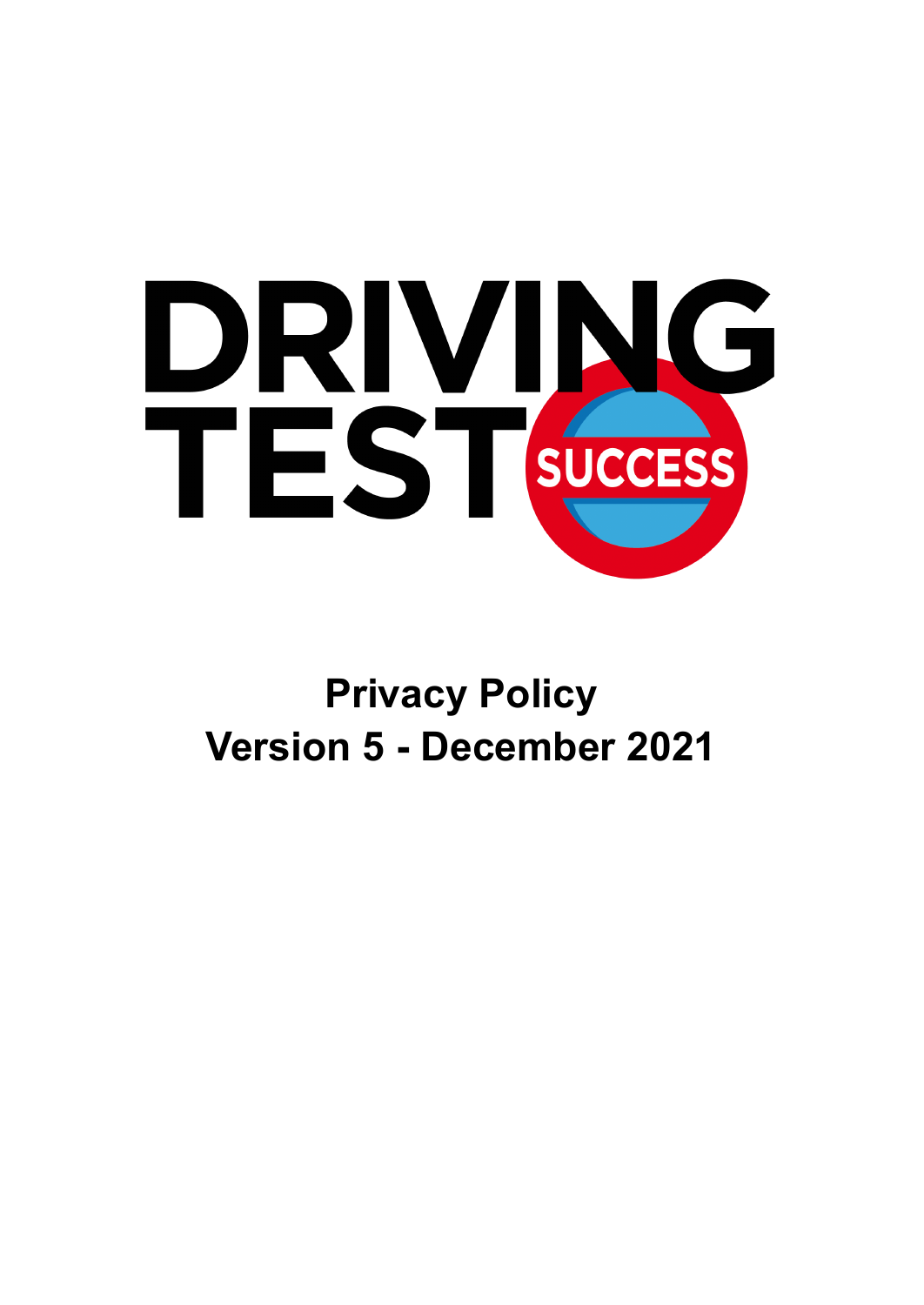# **Privacy Policy**

We are committed to safeguarding the privacy of our website visitors; this policy sets out how we will treat your personal information.

Our website uses cookies. By using our website and agreeing to this policy, you consent to our use of cookies in accordance with the terms of this policy.

# **1. What information do we collect?**

We may collect, store and use the following kinds of personal information:

a. information about your computer and about your visits to and use of this website (including your IP address, geographical location, browser type and version, operating system, referral source, length of visit, page views, and website navigation);

b. information relating to any transactions carried out between you and us on or in relation to this website, including information relating to your activity on this website as well as any purchases you make of our goods or services;

c. information that you provide to us for the purpose of registering with us;

d. information that you provide to us for the purpose of subscribing to our website services, email notifications and/or newsletters;

e. any other information that you choose to send to us; and

### **2. Cookies**

A cookie consists of a piece of text sent by a web server to a web browser, and stored by the browser. The information is then sent back to the server each time the browser requests a page from the server. This enables the web server to identify and track the web browser.

We use cookies for two purposes only:

- 1. To support the idea of a "session"  $-$  i.e. to allow us to recognise "you" as "you" from one page request to another. This is an extremely common use of cookies. No personal information is retained in the cookie. Sites that require you to login and which provide you with an account, almost always need to use cookies in this way.
- 2. 2. To support the retention of your user name on your own PC, so that you don't have to re-type it each time you visit. Note that this only happens if you personally request us to remember your username by ticking the box on the login page.

Driving Test Success Online does not use cookies for any other purpose. However, other services that embed the Online Learning Facility may use cookies for other reasons.

Session cookies will ordinarily be deleted from your computer when you close your browser (note they may survive the closure of a browser tab) and deletion of cookies is to some extent controlled by browser settings. The cookie that we use when you ask us to remember your login will remain stored on your computer until it is deleted by you.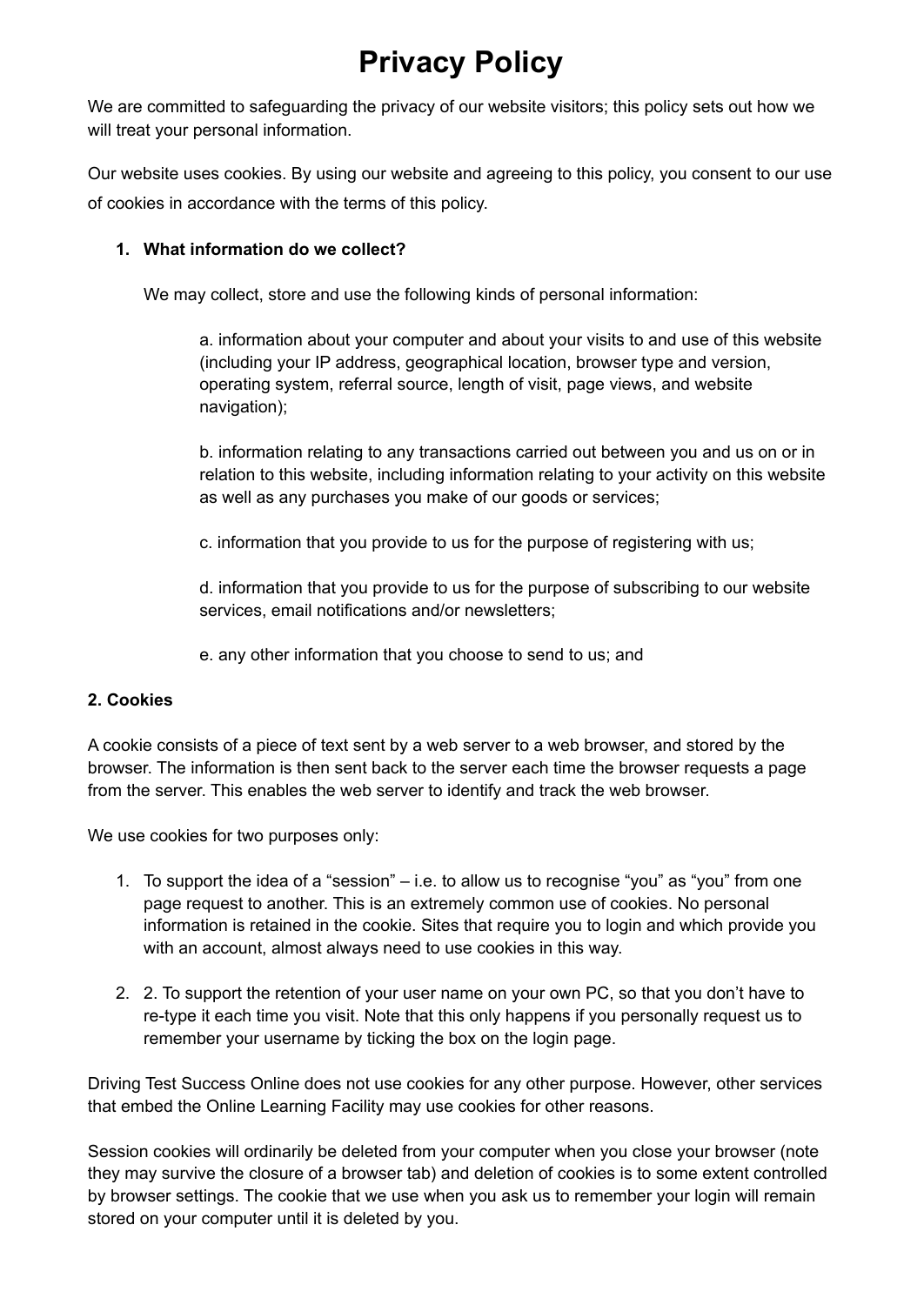We use Google Analytics to analyse the use of this website. Google Analytics generates statistical and other information about website use by means of cookies, which are stored on users' computers. The information generated relating to our website is used to create reports about the use of the website. Google will store this information. Google's privacy policy is available at: http://www.google.com/privacypolicy.html.

Our payment services providers may also send you cookies.

We may publish Google Adsense interest-based advertisements on our website. These are tailored by Google to reflect your interests. To determine your interests, Google will track your behaviour on our website and on other websites across the web using the DART cookie. You can view, delete or add interest categories associated with your browser using Google's Ads Preference Manager, available at: http://www.google.com/ads/preferences/. You can opt-out of the Adsense partner network cookie at: http://www.google.com/privacy/ads/ or using the NAI's (Network Advertising Initiative's) multi-cookie opt-out mechanism at:

http://www.networkadvertising.org/managing/opt\_out.asp. However, these opt-out mechanisms use cookies, and if you clear the cookies from your browser your opt-out will not be maintained. To ensure that an opt-out is maintained in respect of a particular browser, you should use the Google browser plug-in available at:

http://www.google.com/ads/preferences/plugin.

Most browsers allow you to reject all cookies, whilst some browsers allow you to reject just third party cookies. For example, in Internet Explorer you can refuse all cookies by clicking "Tools", "Internet Options", "Privacy", and selecting "Block all cookies" using the sliding selector. Blocking all cookies will, however, have a negative impact upon the usability of many websites, including this one.

### **3. Using your personal information**

Personal information submitted to us via this website will be used for the purposes specified in this privacy policy or in relevant parts of the website.

We may use your personal information to:

- a. administer the website;
- b. improve your browsing experience by personalising the website;
- c. enable your use of the services available on the website;

d. allow an external training partner or other organisation / employer from whom you have received or via which you have purchased a subscription, to inspect progress data relating to your activity on this website;

e. send to you goods purchased via the website, and supply to you services purchased via the website;

f. send statements and invoices to you, and collect payments from you;

- g. send you general (non-marketing) commercial communications;
- h. send you email notifications which you have specifically requested;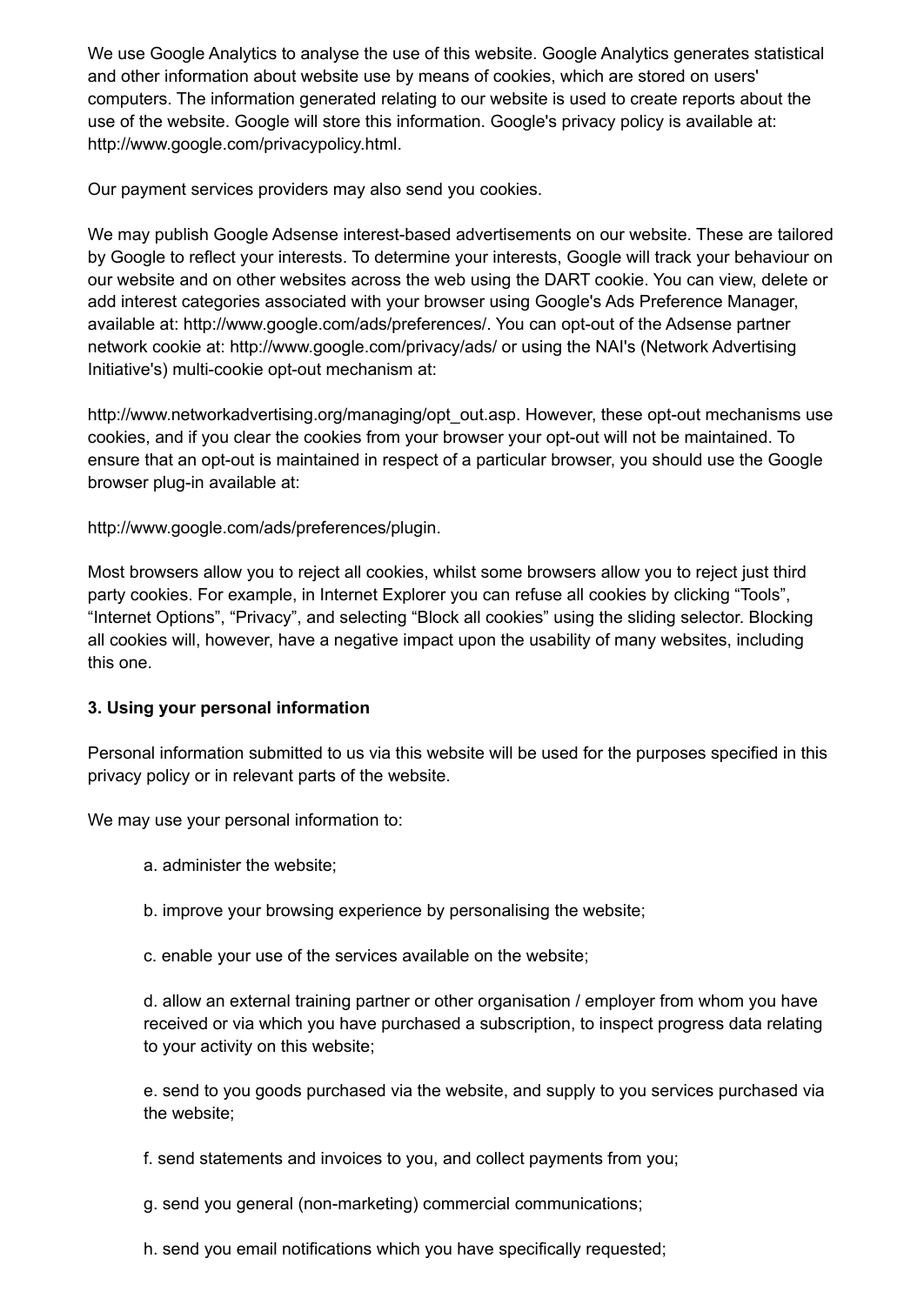i. send to you our newsletter and other marketing communications relating to our business or the businesses of carefully-selected third parties which we think may be of interest to you where you have specifically agreed to this, by email or similar technology (you can inform us at any time if you no longer require marketing communications);

j. provide third parties with statistical information about our users – but this information will not be used to identify any individual user;

k. deal with enquiries and complaints made by or about you relating to the website; and

Where you submit personal information for publication on our website, we will publish and otherwise use that information in accordance with the licence you grant to us.

We will not without your express consent provide your personal information to any third parties for the purpose of direct marketing.

All our website financial transactions are handled through our payment services providers, PayPal and SecureTrading. You can review the PayPal privacy policy at www.paypal.com. You can review the SecureTrading privacy policy at www.securetrading.com. We will share information with PayPal and SecureTrading only to the extent necessary for the purposes of processing payments you make via our website and dealing with complaints and queries relating to such payments.

### **4. Disclosures**

We may disclose information about you to any of our employees, officers, agents, suppliers or subcontractors insofar as reasonably necessary for the purposes as set out in this privacy policy.

In addition, we may disclose your personal information:

- a. to the extent that we are required to do so by law;
- b. in connection with any legal proceedings or prospective legal proceedings;

c. in order to establish, exercise or defend our legal rights (including providing information to others for the purposes of fraud prevention and reducing credit risk);

d. to the purchaser (or prospective purchaser) of any business or asset that we are (or are contemplating) selling; and

e. to any person who we reasonably believe may apply to a court or other competent authority for disclosure of that personal information where, in our reasonable opinion, such court or authority would be reasonably likely to order disclosure of that personal information.

Except as provided in this privacy policy, we will not provide your information to third parties.

### **5. Data transfers**

Information that we collect from you is stored and processed in the United Kingdom. All our servers are UK based. Any data we hold will not be transferred out of the United Kingdom. Information which you provide to our business will never be transferred to countries which do not have data protection laws equivalent to those in force in the European Economic Area.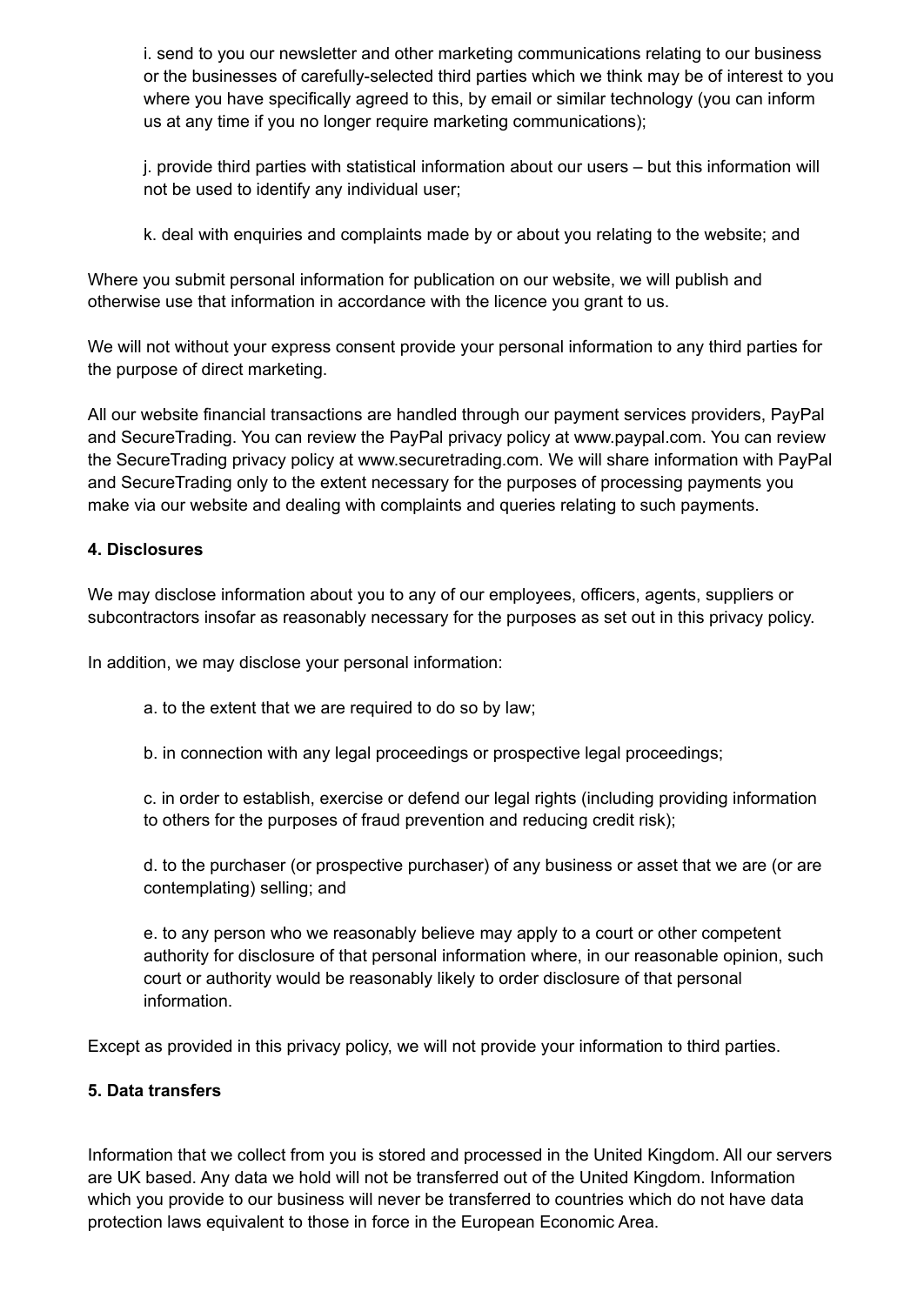# **6. Security of your personal information**

We will take reasonable technical and organisational precautions to prevent the loss, misuse or alteration of your personal information.

We will store all the personal information you provide on our secure (password- and firewallprotected) servers. All electronic transactions you make to or receive from us will be encrypted using SSL technology.

Of course, data transmission over the internet is inherently insecure, and we cannot guarantee the security of data sent over the internet.

You are responsible for keeping your password and user details confidential. We will not ask you for your password (except when you log in to the website).

### **7. Policy amendments**

We may update this privacy policy from time-to-time by posting a new version on our website. You should check this page occasionally to ensure you are happy with any changes.

We may also notify you of changes to our privacy policy by email.

#### **8. Your rights**

You may instruct us to provide you with any personal information we hold about you. Provision of such information will be subject to:

- a. the payment of a fee (currently fixed at £10.00); and
- b. the supply of appropriate evidence of your identity.

We may withhold such personal information to the extent permitted by law.

You may instruct us not to process your personal information for marketing purposes by sending an email to us. In practice, you will usually either expressly agree in advance to our use of your personal information for marketing purposes, or we will provide you with an opportunity to opt-out of the use of your personal information for marketing purposes.

#### **9. Third party websites**

The website contains links to other websites. We are not responsible for the privacy policies or practices of third party websites.

#### **10. Updating information**

Please let us know if the personal information which we hold about you needs to be corrected or updated.

#### **11. Contact**

If you have any questions about this privacy policy or our treatment of your personal information, please write to us by email to support@drivingtestsuccess.com or by post to Driving Test Success